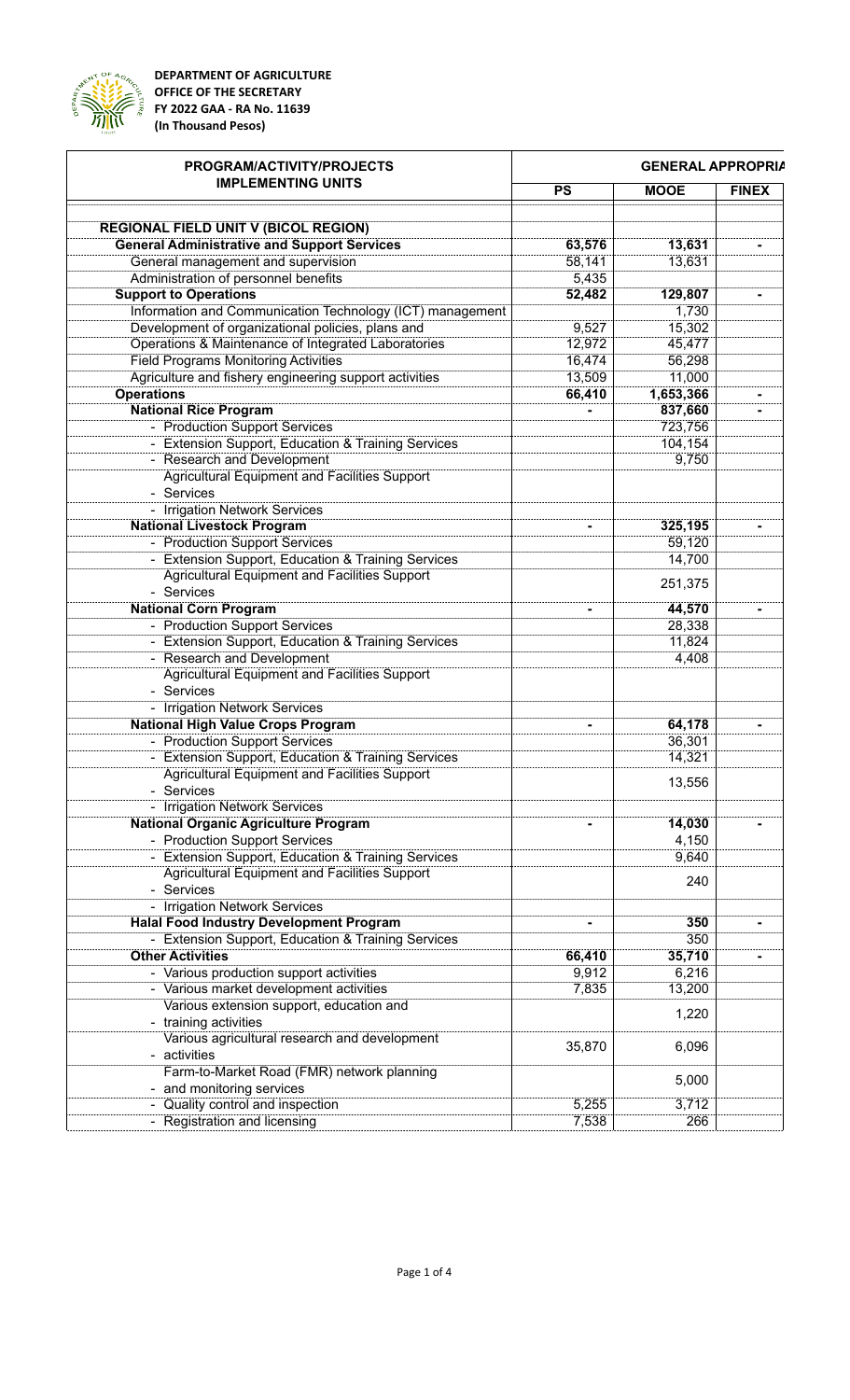

**DEPARTMENT OF AGRICULTURE OFFICE OF THE SECRETARY FY 2022 GAA - RA No. 11639 (In Thousand Pesos)**

| <b>PROGRAM/ACTIVITY/PROJECTS</b>                                                                                                                      | <b>GENERAL APPROPRIA</b> |             |              |
|-------------------------------------------------------------------------------------------------------------------------------------------------------|--------------------------|-------------|--------------|
| <b>IMPLEMENTING UNITS</b>                                                                                                                             | PS                       | <b>MOOE</b> | <b>FINEX</b> |
| <b>Locally Funded Projects</b>                                                                                                                        |                          | 331,673     |              |
| Repair/Rehabilitation and Construction of Farm-to                                                                                                     |                          |             |              |
| Market Road Projects in Designated Key Production Areas                                                                                               |                          |             |              |
| Special Area for Agricultural Development (SAAD) Program                                                                                              |                          | 83,949      |              |
| Kabuhayan at Kaunlaran ng Kababayang Katutubo (4Ks)<br>Project                                                                                        |                          | 4.817       |              |
| Updating of the Registry System of Basic Sectors in Agriculture<br>(RSBSA)                                                                            |                          | 12.907      |              |
| Inclusive Agri-business through Sustainable Agriculture &<br>Fishery Enterprises (SAFE) Innovation Hub for Coconut & other<br>By-Products for Cam Sur |                          | 230,000     |              |
| <b>REGIONAL FIELD UNIT V (BICOL REGION)</b>                                                                                                           | 182.468                  | 1,796,804   |              |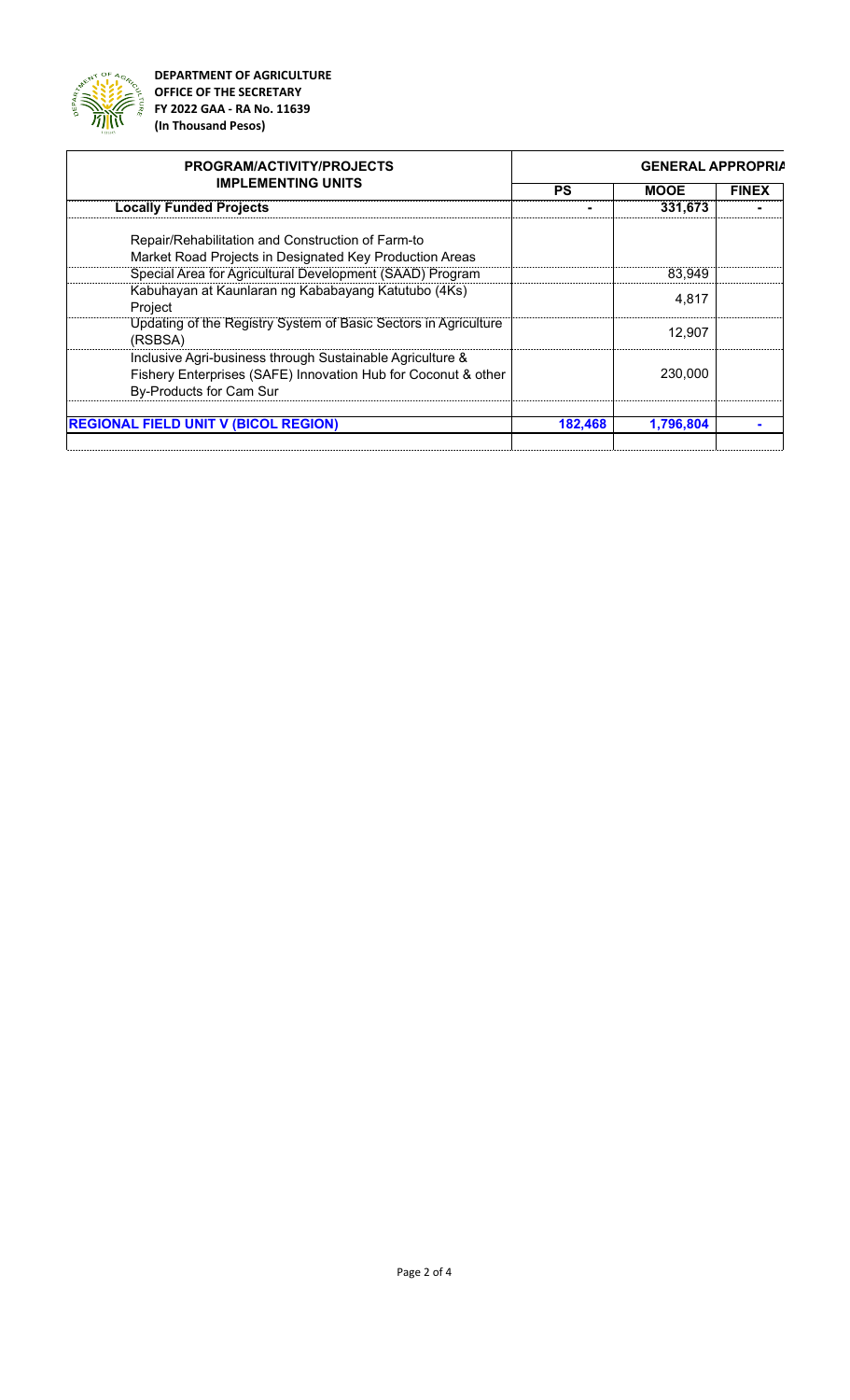| <b><i>ITIONS ACT</i></b> |                     |  |  |  |
|--------------------------|---------------------|--|--|--|
| CO                       | <b>TOTAL</b>        |  |  |  |
|                          |                     |  |  |  |
|                          |                     |  |  |  |
|                          | 77,207<br>71,772    |  |  |  |
|                          | 5,435               |  |  |  |
| 8,913                    | 191,202             |  |  |  |
| 8,913                    | 10,643              |  |  |  |
|                          | 24,829              |  |  |  |
|                          | 58,449              |  |  |  |
|                          | 72,772              |  |  |  |
|                          | 24,509<br>2,519,370 |  |  |  |
| 799,594<br>270,960       | 1,108,620           |  |  |  |
| 6,970                    | 730,726             |  |  |  |
| 2,950                    | 107,104             |  |  |  |
| 68,000                   | 77,750              |  |  |  |
| 102,040                  |                     |  |  |  |
|                          | 102,040             |  |  |  |
| 91,000                   | 91,000              |  |  |  |
| 35,000                   | 360,195             |  |  |  |
| 34,200                   | 93,320<br>14,700    |  |  |  |
| 800                      | 252,175             |  |  |  |
|                          |                     |  |  |  |
| 56,825                   | 101,395             |  |  |  |
| 8,800                    | 37,138<br>11,824    |  |  |  |
|                          | 4,408               |  |  |  |
| 47,425                   | 47,425              |  |  |  |
| 600                      | 600                 |  |  |  |
| 28,010                   | 92,188              |  |  |  |
| 7,747                    | 44,048              |  |  |  |
|                          | 14,321              |  |  |  |
| 12,936                   | 26,492              |  |  |  |
| 7,327                    | 7,327               |  |  |  |
| 8,405                    | 22,435              |  |  |  |
| 540                      | 4,690               |  |  |  |
|                          | 9,640               |  |  |  |
| 5,885                    | 6,125               |  |  |  |
| 1,980                    | 1,980               |  |  |  |
|                          | 350<br>350          |  |  |  |
|                          | 102,120             |  |  |  |
|                          | 16,128              |  |  |  |
|                          | 21,035              |  |  |  |
|                          | 1,220               |  |  |  |
|                          | 41,966              |  |  |  |
|                          | 5,000               |  |  |  |
|                          | 8,967               |  |  |  |
|                          | 7,804               |  |  |  |